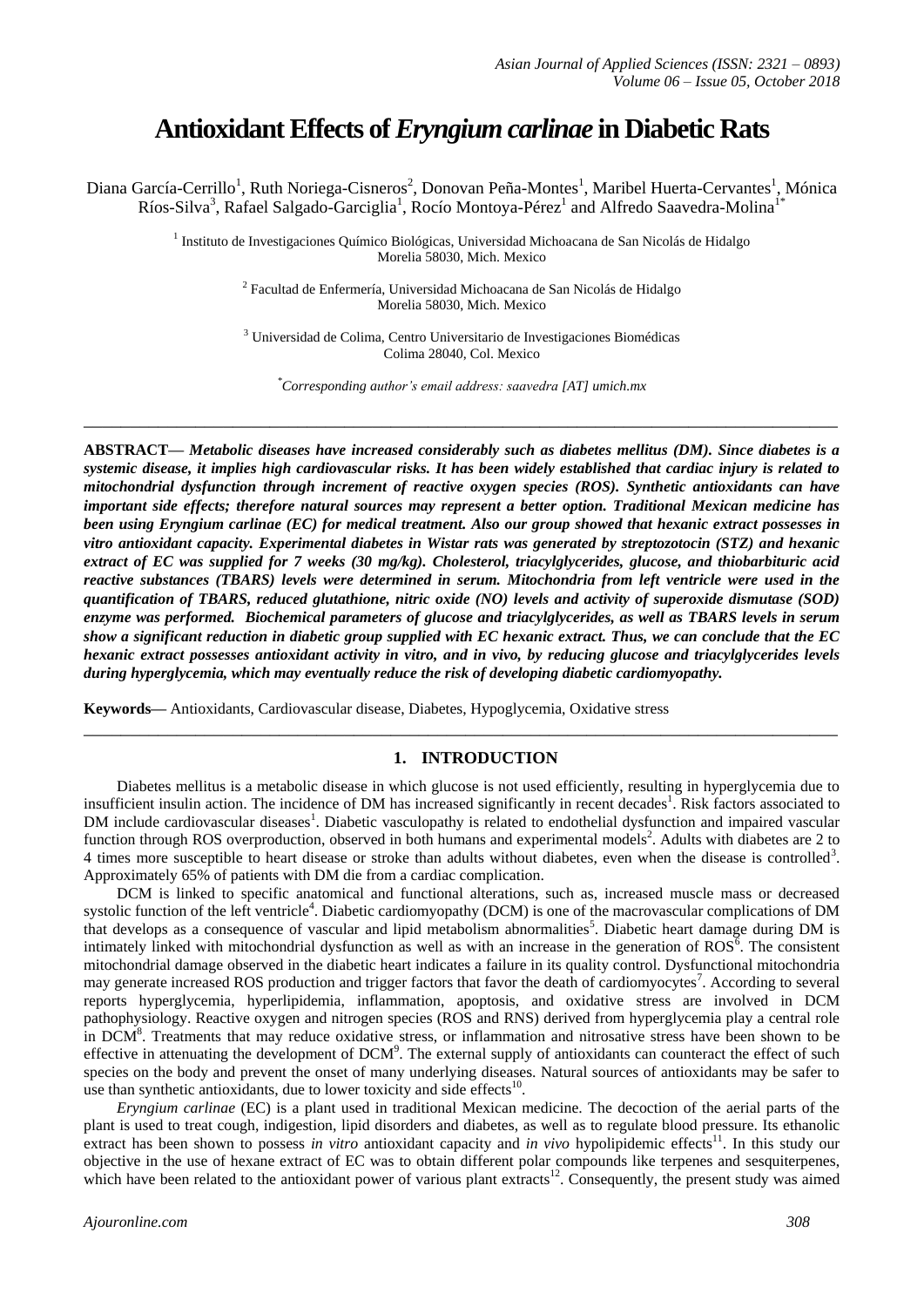to investigate the antioxidant activity of the hexanic extract of EC and the capacity to lower glucose and triacylglycerides levels in diabetic rats.

# **2. METHODS**

# *2.1. Preparation of EC hexanic extract*

The plant material was collected in a locality of Morelia, Michoacán, and then dried at room temperature. Three hundred grams (dry weight) of the inflorescence of EC were weighed. This vegetable material was crushed and macerated with hexane (1:10 w / v) for 7 days at  $4^{\circ}$ C, protected from light in hermetically sealed containers. The macerate was filtered on cotton, then concentrated under reduced pressure on a rotavapor at 40°C and 90 rpm in a constant weight flask. The extract obtained was resuspended in hexane, transferred to a container and taken to dryness. It was then stored at  $4^{\circ}$ C protected from light until its use<sup>11</sup>.

## *2.2. Evaluation of antioxidant capacity of EC in vitro*

The dried inflorescences of E. carlinae (300 g) were triturated and macerated with n-hexane (triturated plant solvent ratio: 1:10 in n-hexane) and kept at 4°C for seven days.

#### *2.2.1. Free radical scavenging activity on DPPH•*

Ascorbic acid (0.3 mg/mL<sup>-1</sup>), or the different concentrations (0.3, 1.0, 10 and 30.0 mg/mL<sup>-1</sup>) of the hexanic extract were added in 1 mL of deionized water and mixed with 1 mL of a freshly DPPH solution (0.2 mM). After a 30 min of reaction at room temperature, the absorbance was measured at 517 nm in a Perkin Elmer Lambda 18 UV/VIS Spectrophotometer $^{13}$ .

# *2.2.2. Anti-lipid peroxidation*

Egg yolk homogenate (0.5 ml, 10% in deionized water,  $v/v$ ) and ascorbic acid (0.3 mg/mL<sup>-1</sup>), or the different concentrations  $(0.3, 1.0, 10.0, \text{ and } 30.0 \text{ mg/mL}^{-1})$  of the hexanic extract were added and made up to 1 mL with deionized water and 0.35 mM of FeSO<sub>4</sub> was added to induce lipid peroxidation and incubated 30 min. Then, 1.5 mL of 20% acetic acid and 1.5 mL of 0.8% (w/v) thiobarbituric acid in 1.1% sodium dodecyl sulfate and 0.5 mL 20% TCA were added and incubated in a boiling water bath for 60 min, and centrifuged at 3500 rpm for 10 min. The absorbance was measured at 532 nm in a Perkin Elmer Lambda 18 UV/VIS Spectrophotometer<sup>14</sup>.

## *2.2.3. Hydrogen peroxide scavenging activity*

Ascorbic acid  $(0.3 \text{ mg/mL}^{-1})$  or the different concentrations  $(0.3. 1.0, 10.0 \text{ and } 30.0 \text{ mg/mL}^{-1})$  of the hexanic extract were dissolved in 50 mM phosphate buffer (7.4 pH) and mixed with 6.45 mM of  $H_2O_2$  and incubated 5 min at room temperature. The absorbance value of the reaction mixture was recorded at 230 nm in a Shimadzu UV-2550 UV/VIS Spectrophotometer<sup>15</sup>.

#### *2.3. Experimental animals*

The animals were cared for according to the Mexican Official Standard (NOM-062-ZOO-1999), "Technical specifications for the production, care and use of laboratory animals", and were also approved by the Institutional Bioethics and Biosecurity Committee of the Instituto de Investigaciones Químico Biológicas, Universidad Michoacana de San Nicolás de Hidalgo No. 07/2018. In male Wistar rats (270-330 g), diabetes was induced by a single administration of streptozotocin (45 mg/kg; i.p.). Rat heart mitochondria were obtained according to Moreno and Hansford<sup>16</sup>. After 5 days, blood glucose concentration was measured using an *Accu-Check Performa* (Roche) glucometer. Only subjects with a glucose concentration  $\geq 300 \text{ mg/d}$  were included (control animals were treated in the same way, injected intraperitoneal with 0.1 M citrate buffer, pH 4.5).

The animals were randomly divided into 4 groups. Two of the groups were controls, one of which were given 30 mg/kg of hexanic extract of EC, respectively. The remaining two groups were the diabetic groups, one of which were given 30 mg/kg of the extract, respectively. The extract was emulsified (water / Ethanol 9:1) and administered orally with an intragastric cannula (Merck) daily for 7 weeks. The final extract contained none hexane solvent. Therefore, no toxic side effects due to hexane were detected. At the end of the treatment, the rats were fasted for 12 h and subsequently sacrificed by decapitation.

#### *2.4. Measurement of biochemical parameters*

The measurement and quantification of glucose, total cholesterol, and triacylglycerides present in the serum of the specimens was performed in vitro on the VITROS DT60 automatic analyzer.

#### *2.5. Oxidative and nitrosative stress measurements*

Lipid peroxidation (assayed as thiobarbituric acid reactive substances, TBARS) levels were determined in serum and rat left ventricular heart mitochondria, according to the method of Buege and Aust<sup>17</sup>. Reduced glutathione and nitric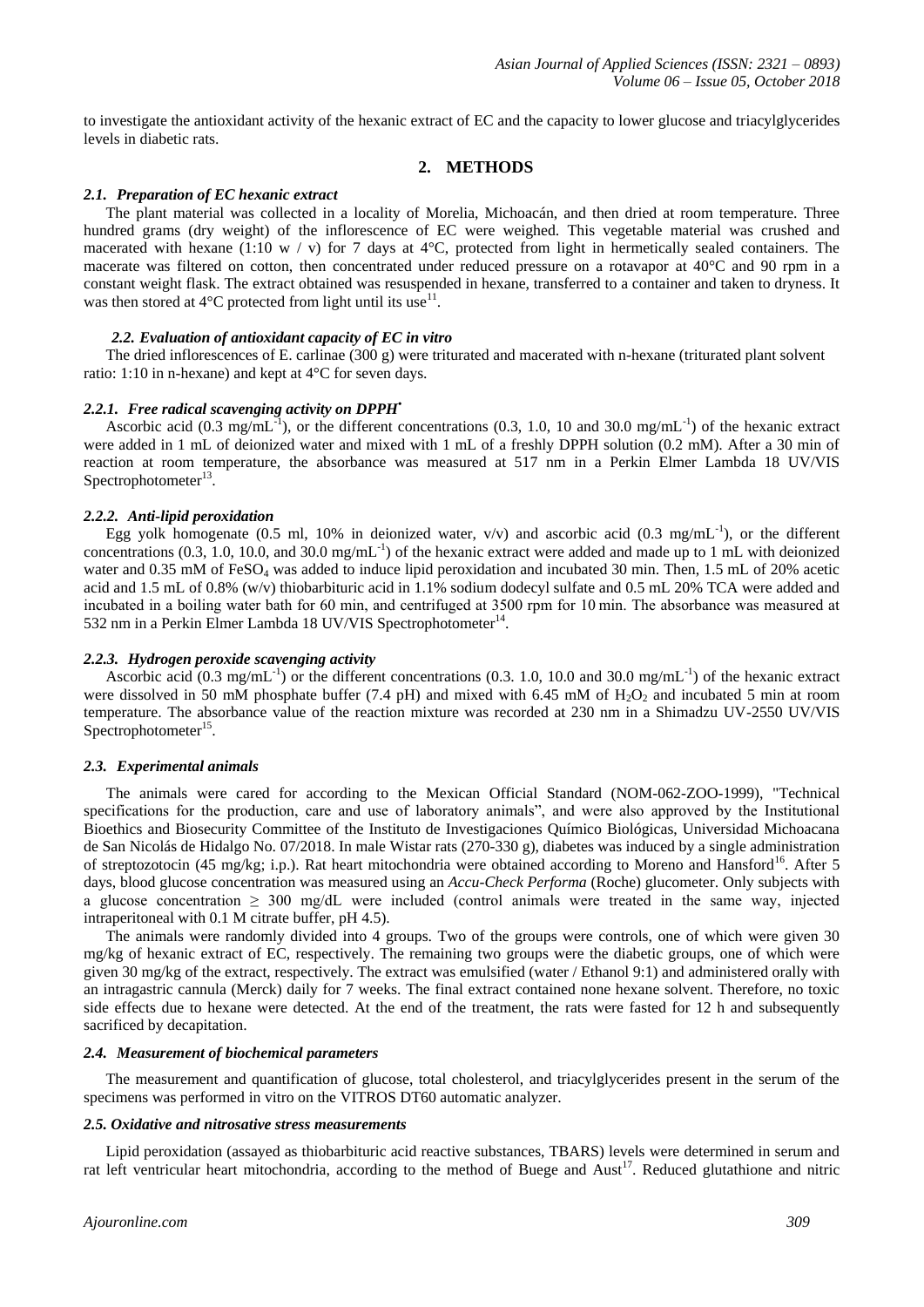oxide (NO) were measured in left ventricle heart mitochondria, according to the methods of Jollow et al.<sup>18</sup> and Green et al.<sup>19</sup>, respectively. The activity of superoxide dismutase (SOD) enzyme was measured using the kit for determination of SOD (19160, SIGMA-ALDRICH, 2014).

# *2.6. Statistical Analysis*

Results are expressed as mean ± standard error (SEM). Statistical analysis was performed using the Student's *t*-test for data points, with the level of significance chosen at  $p < 0.05$ .

# **3. RESULTS**

## *3.1. Effects of antioxidant capacity of EC in vitro*

Antioxidant properties of the hexanic extract of the inflorescences of *E. carlinae* were evaluated by three different methods and are present in the table 1.

#### **Table 1**: Antioxidant capacity properties *in vitro*

|                            | Ascorbic acid<br>(control)                              | Hexanic extract of E. carlinae |                           |                         |                         |
|----------------------------|---------------------------------------------------------|--------------------------------|---------------------------|-------------------------|-------------------------|
|                            | $0.3 \text{ mg/mL}^{-1}$                                | $0.3 \text{ mg/mL}^{-1}$       | $1.0$ mg/mL <sup>-1</sup> | $10 \text{ mg/mL}^{-1}$ | $30 \text{ mg/mL}^{-1}$ |
| <b>DPPH</b><br>scavenging  | $93.8 \pm 0.08$                                         | $45.02 \pm 0.31*$              | $47.67 \pm 0.75*$         | $57.95 \pm 0.80^*$      | $92.09 \pm 0.81$        |
| Anti-lipid<br>peroxidation | $25.99 \pm 0.53$                                        | $20.48 \pm 1.75*$              | $24.17 \pm 0.66*$         | $28.53 \pm 1.193$       | $34.2 \pm 1.29*$        |
| $H_2O_2$ scavenging        | $83.52 \pm 2.24$<br>Values are means $\pm$ SEM. *p<0.05 | $62.7 \pm 3.76^*$              | $77.97 \pm 1.99$          | $80.8 \pm 1.35$         | $88.24 \pm 1.60$        |

#### *3.2. Effects in biochemical parameters*

Glucose and triacylglycerides showed a significant decrease ( $p<0.05$ ) from the diabetic group treated with extract at 30 mg/kg, with respect to the diabetic group without treatment (table 2). Total cholesterol did not show a significant difference (table 2). This shows hypoglycemic and hypolipidemic effects by the extract.

**Table 2:** Levels of glucose, total cholesterol and triacylglycerides in serum

|                | Glucose<br>(mg/dL) | Total cholesterol<br>(mg/dL) | Triacylglycerides<br>(mg/dL) |
|----------------|--------------------|------------------------------|------------------------------|
| Control        | $75.8 \pm 2.8$     | $31.2 \pm 10.8$              | $68.6 \pm 6.2$               |
| $Control + EC$ | $54.8 \pm 10.5$    | $16.0 \pm 1.0$               | $57.5 \pm 14.2$              |
| Diabetic       | $355.2 \pm 95.9$   | $45.8 \pm 17.7$              | $274.8 \pm 80.2$             |
| Diabetic $+EC$ | $120.0 \pm 33.9^*$ | $58.4 \pm 2.1$               | $111.8 \pm 14.9*$            |

Diabetic group without treatment vs. diabetic group treated with 30 mg/kg of the extract. *p* < 0.05.

#### **3.3.** *Effects in lipid peroxidation levels*

To evaluate the oxidative damage in the membrane lipids present in the serum and left ventricle heart mitochondria of the specimens, the levels of lipid peroxidation were measured. In the serum, the diabetic group treated with the extract at a concentration of 30 mg/kg body weight showed a significant decrease  $(p \lt 0.05)$  in lipoperoxidation levels compared to the untreated diabetic group (figure 1A). The above demonstrates an antioxidant effect of EC hexanic extract in the serum of diabetic rats. On the other hand, in the left ventricle heart mitochondria, the diabetic group treated with the extract at a concentration of 30 mg/kg body weight showed a significant increase in mitochondrial lipoperoxidation levels compared to the untreated diabetic group (figure 1B). The above shows that the hexanic extract of EC has no antioxidant effect in left ventricle heart mitochondria.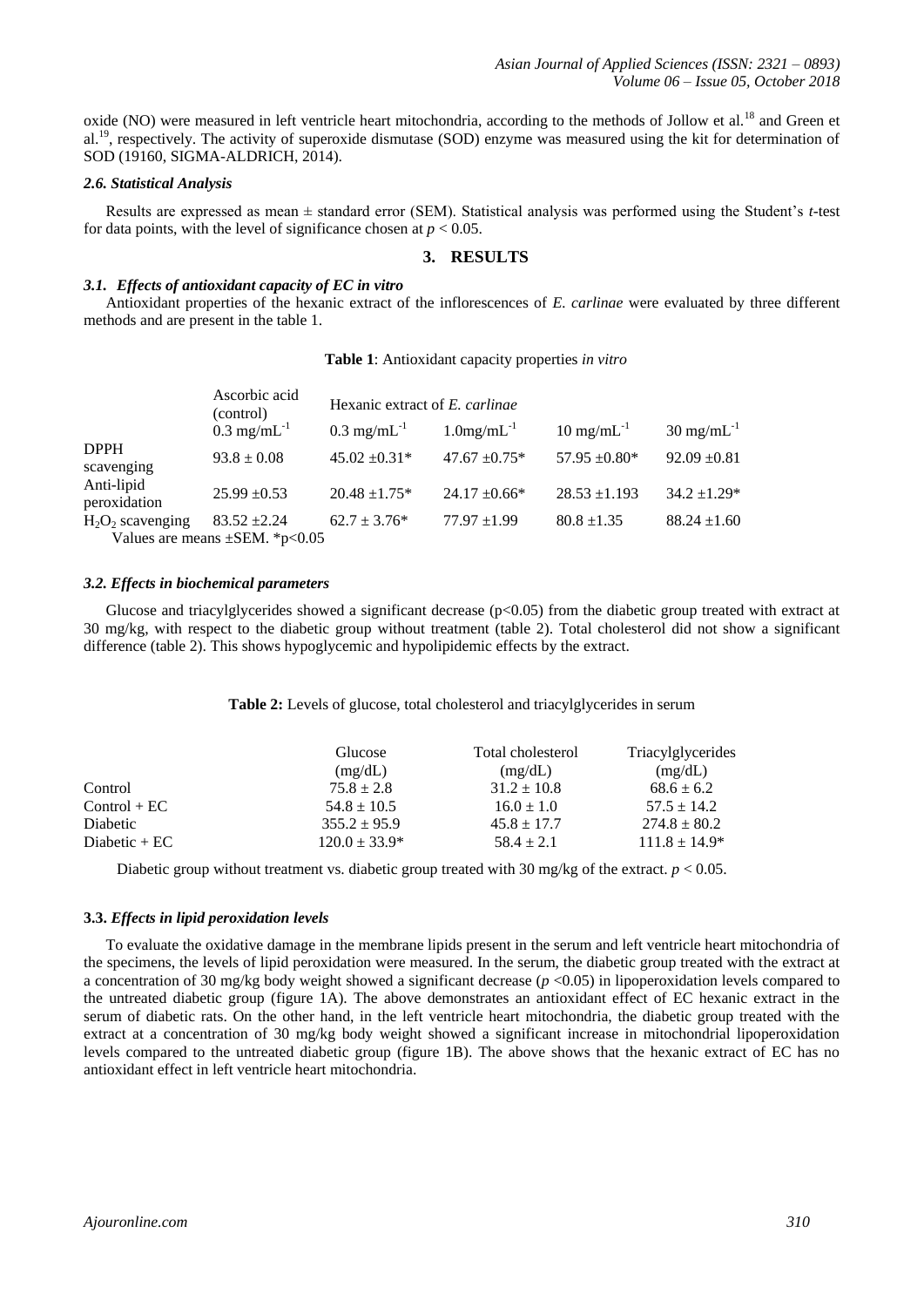

**Figure 1**: Lipoperoxidation levels in the serum (A) and in left ventricle heart mitochondria (B) at the end of the treatment with hexanic extract of EC.

\* Diabetic group without treatment vs. diabetic group treated with 30 mg/kg of the extract.

#### *3.4. Effects in reduced glutathione*

For the evaluation of the mitochondrial antioxidant capacity, reduced glutathione (GSH) of the control and diabetic groups under treatment was quantified with respect to the groups without treatment. The diabetic group treated at a concentration of 30 mg/kg of the extract showed an increase in GSH levels with respect to the other diabetic groups, although this increase was not statistically significant (figure 2A). The hexanic extract of EC had no representative effects on GSH levels in the treated groups.

## *3.5. Effects in nitric oxide levels*

To assess nitrosative stress, NO levels were determined indirectly. In the groups with diabetes, the group treated with the extract at a concentration of 30 mg/kg body weight showed a significant increase  $(p \le 0.05)$  in NO levels compared to the untreated diabetic group (figure 2B). The increase in NO levels by the diabetic group treated at 30 mg/kg of the extract may result in increased NO bioavailability, which may contribute to the reduction of oxidative stress and this could lead to an endothelial protective effect.

#### *3.6. Effects in SOD enzyme activity*

No significant differences were observed in the antioxidant activity of SOD of the groups with diabetes and controls (figure 2C). The above shows that the hexanic extract of EC has no effect on the antioxidant activity of the SOD enzyme in diabetic rat left ventricle heart mitochondria.

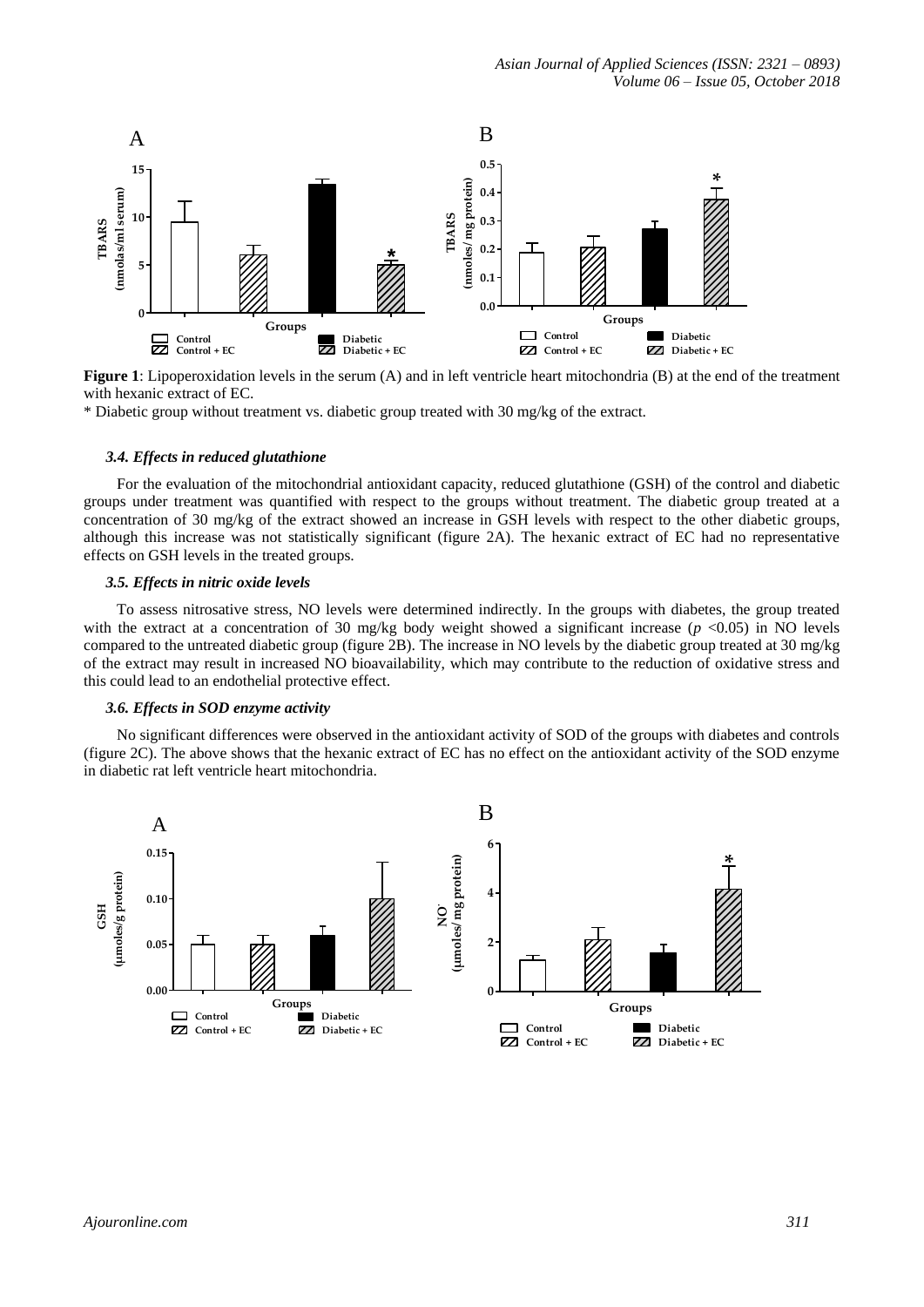

**Figure 2**: Reduced glutathione (A) Nitric oxide (B) and SOD activity (C) levels in left ventricle heart mitochondria at the end of the treatment with hexanic extract of EC.

\* Diabetic group without treatment vs. diabetic group treated with 30 mg/kg of the extract.

# **4. DISCUSSION**

Studies show that long-term hyperglycemia due to poor glycemic management in patients with diabetes induces permanent alterations in several tissues, particularly at the vascular level, even after the hyperglycemia has normalized<sup>3,20</sup>. A good control of blood glucose especially in the early stages brings with it lasting benefits; even a few years of good glycemic control of the DM patient can bring lasting health benefits<sup>1</sup>. On the other hand, maintaining good metabolic control can reduce the risk of CVD in patients with type 1 DM up to  $57\%$ <sup>1,21</sup>. Therefore, the hypoglycemic capacity of the hexanic extract of EC could be of great importance as an adjuvant in the treatment and control of diabetes.

Cholesterol levels measured in the serum were no statistically significant results compared with controls. Opposite results of reduced cholesterol and triacylglycerides in diabetic rats were obtained by our research group using the ethanol extract of EC<sup>11</sup>, as well as by Patil et al.<sup>22</sup> using chloroform extract of Indian medicinal plants, such as, *Acacia arabica* bark, *Benincasa hispida* fruit, *Tinispora cordifolia* stem, *Ocimum sanctum* areal parts and *Jatropha curcus* leaves. Both extracts used are more polar solvents than hexane.

Diabetic group showed a significant decrease in triacylglycerides levels compared to the untreated diabetic group. This decrease exhibits a hypolipidemic effect of the extract. As mentioned above, good metabolic control may reduce the risk of CVD in patients with  $DM<sup>1,23</sup>$ . The hypolipidemic capacity of the hexanic extract of EC could contribute to the correct metabolic control of DM.

The antioxidant capacity of the extract in the serum, as measured by the determination of lipoperoxidation levels, showed a significant decrease compared to the untreated diabetic group. Previous studies have shown that ROS and oxidative stress are crucial for the development of DCM, as well as the fact that various agents that counteract ROS or antioxidants may have the ability to reduce the death of cardiomyocytes and attenuate diabetic heart damage in experimental animal models $9.23$ . The antioxidant capacity at the serum level demonstrated by the extract is extremely important, since it may contribute to the prevention or slowing of the onset of MCD.

It has been demonstrated that certain markers like respiratory control ratios or decreased key gene expression for fatty acids oxidation for mitochondrial function in heart failure are located in left ventricular myocardium<sup>24</sup>. In our study, NO levels were measured in left ventricular heart mitochondria, and showed that the diabetic group treated with the hexanic extract reflected a significant increase in NO levels compared to the diabetic group with no treatment. Our results are analogous with Samarghandian et al.<sup>25</sup>, where a type of terpene, safranal, obtained from the medicinal plant saffron had radical scavenger activity due to its lipid-soluble property and might act as a membrane-associated free radical scavenger. Reduction of NO bioavailability results in increased oxidative stress and is a hallmark of endothelial dysfunction and an important contribution to the pathogenesis of atherosclerosis $26,27$ . The increase in NO levels by the diabetic group may result in increased NO bioavailability, which may contribute to the reduction of oxidative stress and may have an endothelial protective effect.

The values of the mitochondrial lipid peroxidation test in the diabetic group treated with the extract showed a significant increase compared to the untreated diabetic group. The above shows that the hexanic extract of EC has no antioxidant effect at the mitochondrial level. On the contrary, the results reflect an apparent prooxidant effect at this level, which seems to be enhanced by the presence of the disease $^{20}$ .

Mitochondrial antioxidant capacity was measured through the quantification of GSH levels. GSH is a non-enzymatic antioxidant that plays an important role in protecting cells from oxidative damage by maintaining the cellular levels of the active forms of vitamins C and E by neutralizing free radicals<sup>28</sup>. The results showed an evident increase in GSH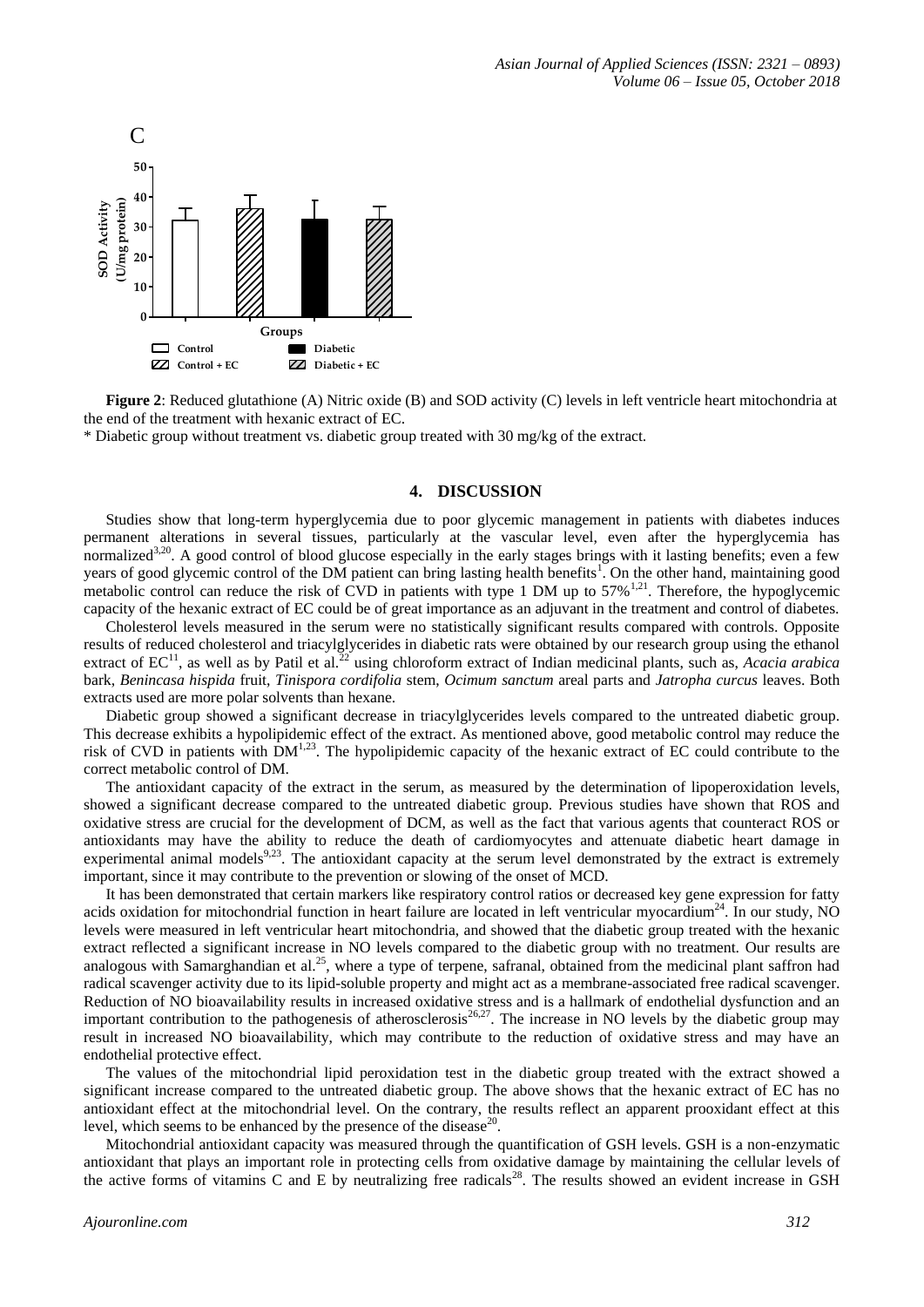levels in the diabetic group treated with the extract. The above-mentioned increases suggest an improvement in the mitochondrial antioxidant capacity due to the administration of the EC extract. As reported by Samarghandian et al., GSH levels increased in the presence of a terpene obtained from the medicinal plant saffron or its active components crocin and safranal $^{25}$ .

Measurement of SOD activity as a reflection of mitochondrial antioxidant capacity revealed that, in the diabetic group and diabetic group treated with the hexanic extract, no significant differences were found in the antioxidant activity of SOD. The data described above indicate that the activity of the mitochondrial SOD enzyme is not affected by the administration of the hexanic extract of EC.

# **5. CONCLUSIONS**

The results obtained in the present study show hypoglycemic, hypolipidemic, and antioxidant effects at the serum level of the hexanic extract of EC. However, at the mitochondrial level, lipoperoxidation levels were increased. An increase in NO levels was observed, which could increase their bioavailability and have an endothelial protective effect.

# **6. ACKNOWLEDGEMENT**

The authors appreciate the partial economic support of the grant (2.16) of Coordinación de Investigación Científica, UMSNH, 2017.

## **7. REFERENCES**

- [1] G. Engström, J.G. Smith, M. Persson, P.M. Nilsson, O. Melander, B. Hedblad, "Red cell distribution width, haemoglobin A1c and incidence of diabetes mellitus" J. Intern. Med. vol. 276, no. 2, 174-83, 2014.
- [2] S. Vallejo, E. Palacios, T. Romacho, L. Villalobos, C. Peiró, C.F. Sánchez-Ferrer, "The interleukin-1 receptor antagonist anakinra improves endothelial dysfunction in streptozotocin-induced diabetic rats", Cardiovasc. Diabetol. vol. 13, pp. 158, 2014.
- [3] Y. Wang, P.T. Katzmarzyk, R. Horswell, W. Zhao, J. Johnson, G. Hu, "Kidney function and the risk of cardiovascular disease in patients with type 2 diabetes" Kidney Int. vol. 85, no. 5, pp. 1192-1199, 2014.
- [4] J.C. Ferreira Braga, F. Guimaraes Filho, F. Villaca, C.A. Padovani, B.B. Matsubara, "Diastolic Dysfunction in Diabetic Normotensive Patients, Regardless of the Presence of Microangiopathy", Arq. Bras. Cardiol. vol. 84, no. 6, pp. 1-5, 2005.
- [5] K. Levitt, L. Vivas, B. Courtney, K.A. Connelly, "Vascular imaging in diabetes" Curr. Atheroscler. Rep. vol. 16, no. 4, pp. 399, 2014.
- [6] J.M. Forbes, M.E. Cooper, "Mechanisms of diabetic complications" Physiol. Rev. vol. 93, pp. 137-188. 2013.
- [7] Q. Liang, S. Kobayashi, "Mitochondrial quality control in the diabetic heart", J. Mol. Cell. Cardiol. vol. 95, pp. 57-69, 2015.
- [8] N.M. Al-Rasheed, N.M. Al-Rasheed, I.H. Hasan, M.A. Al-Amin, H.N. Al-Ajmi, A.M. Mahmoud, "Sitagliptin attenuates cardiomyopathy by modulating the JAK/STAT signaling pathway in experimental diabetic rats", Drug Des. Devel. Ther. vol. 10, pp. 2095-2107, 2016.
- [9] X. Gao, Y. Xu, B. Xu, Y. Liu, J. Cai, H.M. Liu, S. Lei, Y.Q. Zhong, M.G. Irwin, Z. Xia, "Allopurinol attenuates left ventricular dysfunction in rats with early stages of streptozotocin-induced diabetes" Diabetes Metab. Res. Rev. vol. 28, pp. 409-417, 2012.
- [10] W.S. Choo, W.K. Yong, "Antioxidant properties of two species of *Hylocereus* fruits" Adv. Appl. Sci. Res. vol. 2, pp. 418-425, 2011.
- [11] R. Noriega-Cisneros, O. Ortiz-Avila, E. Esquivel-Gutiérrez, M. Clemente-Guerrero, S. Manzo-Avalos, R. Salgado-Garciglia, C. Cortés-Rojo, I. Boldogh, A. Saavedra-Molina, "Hypolipidemic activity of *Eryngium carlinae* on streptozotocin-induced diabetic rats" Biochem. Res. Int. vol. 2012, pp. 1-5, 2012.
- [12] L.C. Cefali, E.C. Cazedey, T.M. Souza-Moreira, M.A. Correo, V.L. Isaac, "Antioxidant activity and validation of quantification method for lycopene extracted from tomato" J. AOAC. Int. vol. 98, no. 5, pp. 1340-1345, 2015.
- [13] M.S. Blois, "Antioxidant determinations by the use of a stable free radical" Nature, vol. 181, pp. 1199-1200, 1958.
- [14] H. Ohkawa, N. Ohishi, K. Yagi, "Assay for lipid peroxides in animal tissues by thiobarbituric acid reaction" Anal. Biochem. vol. 95, no. 2, pp. 351-358. 1979.
- [15] R.J. Ruch, S.J. Cheng, J.E. Klaunig, "Prevention of cytotoxicity and inhibition of intercellular communication by antioxidant catechins isolated from Chinese green tea" Carcinogenesis, vol. 10, no. 6, pp. 1003-1008, 1989.
- [16] R. Moreno-Sánchez, R. Hansford, "Dependence of cardiac mitochondrial pyruvate dehydrogenase activity on intramitochondrial free Ca2+ concentration" Biochem. J. vol. 256, pp. 403-412. 1988.
- [17] J. Buege, S. Aust, "Microsomal lipid peroxidation", Methods Enzimol.*,* vol. 52, pp. 302-310, 1978.